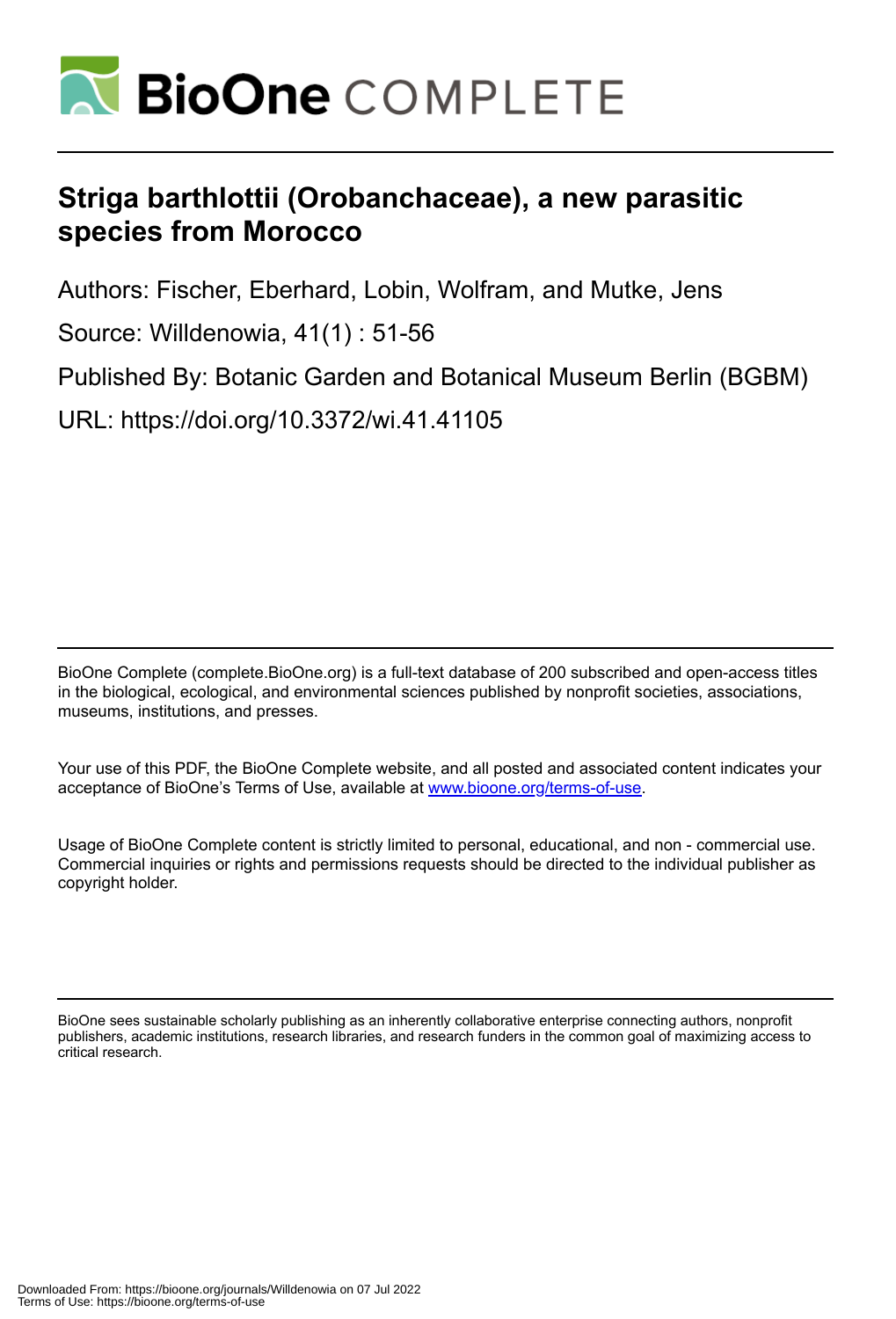# EBERHARD FISCHER $^{1*}$ , WOLFRAM LOBIN $^2$  & JENS MUTKE $^3$

# *Striga barthlottii (Orobanchaceae)***, a new parasitic species from Morocco**

Dedicated to Professor Wilhelm Barthlott on the occasion of his 65th birthday.

#### **Abstract**

Fischer E., Lobin W. & Mutke J.: *Striga barthlottii (Orobanchaceae)*, a new parasitic species from Morocco. – Willdenowia 41: 51–56. – Online ISSN 1868-6397; © 2011 BGBM Berlin-Dahlem. doi:10.3372/wi.41.41105 (available via http://dx.doi.org/)

*Striga barthlottii,* a species of the broomrape family *(Orobanchaceae)* endemic to Morocco and parasitising exclusively on succulent *Euphorbia* species, is described as new to science and compared with the widespread, polymorphic *S. gesnerioides,* for which it was previously mistaken.

Additional key words: *Striga gesnerioides, Euphorbia,* witchweeds, taxonomy, holoparasitism, succulents

#### **Introduction**

The genus *Striga* Lour. comprises about 40 species with the highest diversity in tropical Africa, where 28 taxa have been recorded (Mohamed & al. 2001) of which 22 are rather narrow endemics. Only few taxa extend to the Arabian Peninsula and further into Asia. *S. lutea* Lour. and *S. gesnerioides* (Willd.) Vatke have been introduced to North America, the latter species to Florida only in 1978, where it attacks mainly indigo (*Indigofera hirsuta* L.) (Musselman & Parker 1981).

All species are parasitic and have a greater impact on human welfare than other parasitic angiosperms, because their hosts comprise subsistence crops in areas marginal for agriculture.

The parasitism of *Striga gesnerioides* s.l., a plant lacking green leaves and being the most widespread and polymorphic species of the genus, is controversially discussed in the available literature. Botanga & Timko (2005) and Hibberd & al. (1996) state that all *Striga* species are obligate root hemiparasites. In contrast, dePamphilis & al. (1997: 7371) emphasise that "*Alectra orobanchoides* and *Striga gesnerioides* are the sole holoparasitic species in otherwise hemiparasitic genera".

Most species of *Striga* are parasitising on *Poaceae,*  whereas *S. gesnerioides* grows on a variety of hosts from *Fabaceae, Convolvulaceae, Solanaceae, Vitaceae* and, according to Mohamed & al. (2001), also on *Euphorbiaceae*. This variety of hosts led Mohamed & al. (2001) to distinguish eight different strains, which have each evolved a strong host specificity. Mohamed & al. (2001) stated, however, that these strains could not be correlated with morphological features as far as observable on herbarium specimens. One of these is the *Euphorbia* strain, which is parasitic on cactiform *Euphorbia* species (Mohamed & al. 2001). Musselman & Hepper (1988) wrote that *S. gesnerioides* in the Arabian Peninsula is apparently restricted to the succulent arborescent *E. abyssinica* Gmel. except for a population found on *Cissus quadrangularis* L. *(Vitaceae)*. They described their morphology as similar to that of *S. gesnerioides* parasitising succulent *Euphorbia* in Sudan (Musselman & Hepper 1986), while plants growing on weedy *Fabaceae* or *Convolvulaceae*  are characteristically much-branched. More detailed investigations on the morphology, delimitation, phylogeny and taxonomic status of the various strains are still missing.

Downloaded From: https://bioone.org/journals/Willdenowia on 07 Jul 2022 Terms of Use: https://bioone.org/terms-of-use

<sup>1</sup> Department of Biology, Institute for Integrated Natural Sciences, University Koblenz-Landau, Universitätsstr. 1, 56070 Koblenz, Germany; \*e-mail: efischer@uni-koblenz.de (author for correspondence).

<sup>2</sup> University Bonn Botanic Gardens, Meckenheimer Allee 171, 53115 Bonn, Germany.

<sup>3</sup> Nees Institute for Biodiversity of Plants, Meckenheimer Allee 170, 53115 Bonn, Germany.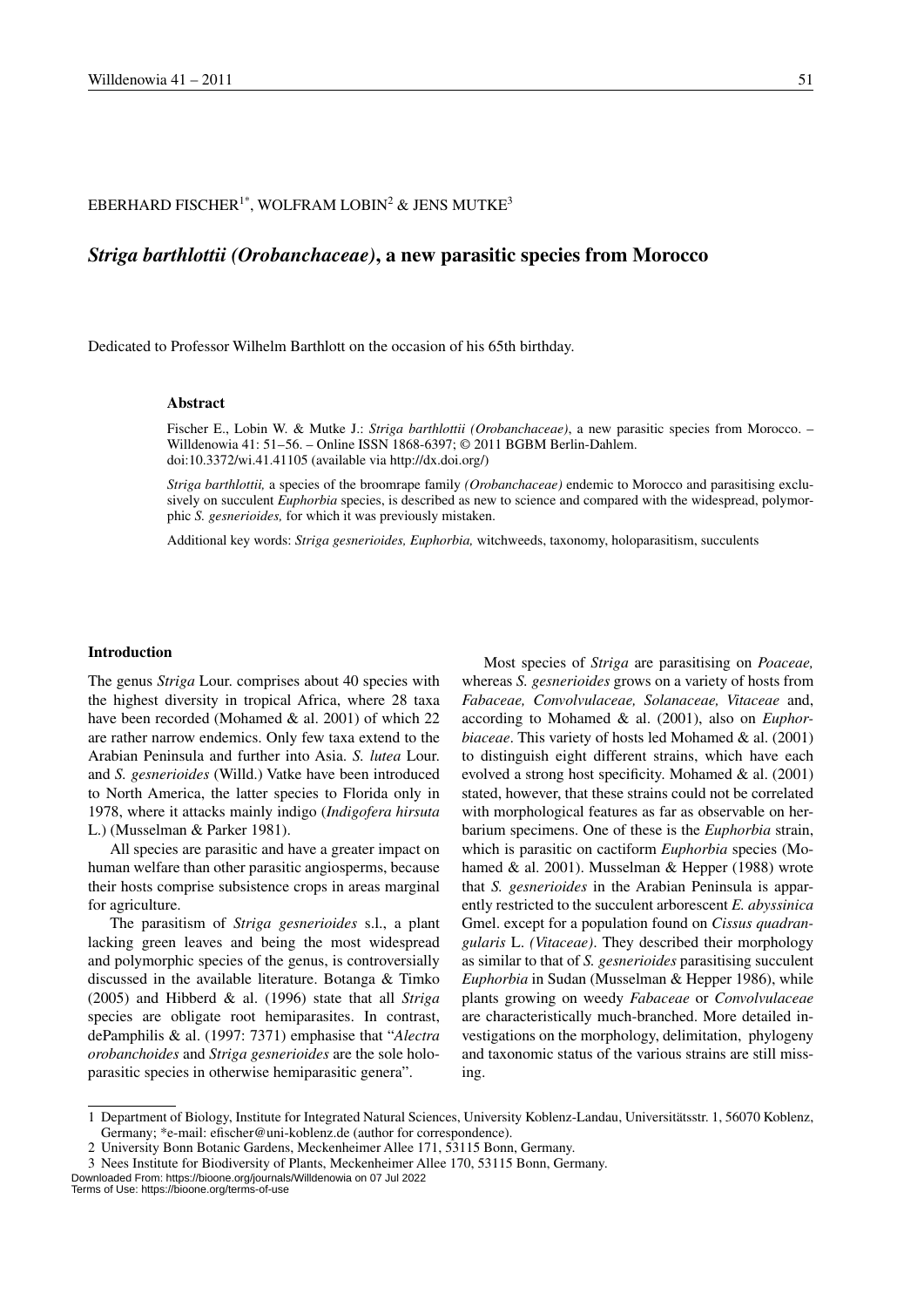Since 1970, W. Barthlott repeatedly observed a species of *Striga* on cactiform *Euphorbia* species in Morocco. According to Jahandiez & Maire (1934), Emberger  $&$  Maire (1941), Mohamed  $&$  al. (2001) and Ibn Tattou (2007: 549) only *S. gesnerioides* occurs in Morocco. The plants observed on cactiform *Euphorbia,* however, differ considerably and consistently from typical *S. gesnerioides* in the shape and colour of their corolla and in their basally usually unbranched stem. In 2005, during an excursion to Morocco, two of the authors (WL, JM), together with Klaus Lewejohann, studied these plants on *E. officinarum* subsp. *echinus* (Hook. f.) Vindt and collected

material. Careful comparison with herbarium specimens of *S. gesnerioides,* including the strain growing on succulent *Euphorbia* species, revealed that the Moroccan plants represent a hitherto neglected species, which is described as new to science below.

## **Materials and methods**

The study is based on the observation of living plants in Morocco in the course of two excursions of the Nees Institute for Biodiversity of Plants on 22.3.–5.4.2005 and 6.3.–23.3.2010, as well as on the investigation of herbarium material obtained from the herbaria B, BM, GOET, K and M (abbreviations according to Thiers 2008+).

*Striga barthlottii* Eb. Fisch., Lobin & Mutke, **sp. nov.** Holotype: Morocco, road Gourizim–Sidi Ifni, c. 20 km NE of Sidi Ifni, 29.5083°N, 10.0616°W, on *Euphorbia officinarum* subsp. *echinus,* 3.4.2005, *Lewejohann Mc-05-139* (B; isotype: GOET).

*Striga barthlottii* cum corolla pallide rosea vel albida, lobis obtusis caule non-ramoso vel ramoso in parte basale inflorescentiae, species parasitica in *Euphorbiis* succulentis cactiformibus. Species proxima *S. gesnerioides* corolla violacea maculis albidis et lobis longis angustibus instructa et caule e basi ramoso differt.

Perennial, tufted, succulent herbs, 11.5–36(–55) cm tall, leaves and stems minutely puberulent with upwardpointing hairs. *Single primary haustorium* c. 1.8–2 × 2.6–3(–5) cm in diameter, usually present. *Stems* erect, quadrangular, usually simple at least in lower half, much more rarely also branched near base, above middle simple or with  $5-7(-15)$  branches at the inflorescence. *Leaves* scale-like, appressed to the stem, opposite to alternate, sessile, 5–12 mm long and 1–2 mm wide. *Flowers* opposite or alternate, sessile or subsessile, bracts usually as long as or longer than the calyx,  $7-10 \times 1-2$  mm, bracteoles minute, shorter than the calyx. *Calyx* 5-ribbed, 6–7 mm long, calyx teeth linear, acute, 1.8–2 mm long. *Corolla* pale pink to whitish, tube 8–10 mm long, narrow, bent just below the limb, upper lip bilobed, 2.5–3 mm long, lobes up to 1.5 mm wide, slightly recurved, lower lip tripartite, spreading, lobes Downloaded From: https://bioone.org/journals/Willdenowia on 07 Jul 2022 Terms of Use: https://bioone.org/terms-of-use 4–5 mm long and (2.5–) 3–4 mm wide. *Stamens* 4, inserted in the upper tube just below the throat, filaments 2 mm long, anthers 1 mm long. *Ovary* 3–4 mm long, with an up to 6 mm long style. *Capsule* ovate, up to 6 × 3 mm, shorter than the calyx.

*Etymology. —* The new species is named in honour of Professor Wilhelm Barthlott, who observed the new species during many excursions in Morocco and drew our attention to it.

*Additional specimens investigated. —* Morocco: Agadir, 1.–2. 1936, *Islethew*[? collector illegible] *52* (K); Agadir, 11.5.1924, *Lynes 53* (K); Agadir, parasite sur *Euphorbia beaumieriana* [actually either *E. officinarum* subsp. *echinus* or *E. resinifera*], 3.4.1923, *Jahandiez 214* (BM); 10 km N of Agadir, Imouzzer valley, 8 km ENE from Aorire, 30°30'N, 9°37'W, 25R 441531 3374322, 240 m, in *Argania spinosa* woodland, parasitic on *Euphorbia officinarum,* 17.3.1994, *Jury & al. 14243* (BM); 6 km östl. Aourir (12 km NNW Agadir), an der Straße nach Imozzer-Ida-Outanen, 100 m, 30°31'N, 9°39'W, 16.4.1997, *D. Podlech 53718* (M); Agadir, sur *Euphorbia beaumierana* Coss. [actually either *E. officinarum* subsp. *echinus* or *E. resinifera*], 13.4.1931, *Maire 2575* (BM); bei Sidi R'bat, am Binnensee, südl. Agadir, 25.5.1984, *MR 25* (B); N from Agadir along coast road, c. 2 km S of Cap Rhir, 30°37'33''N, 9°51'29''W; 29R 417579E 3388253N, 25 m, on *Euphorbia officinarum,* 7.6.2002, *Jury & al. 19619* (BM); Cap Rhir, 55 km NW Agadir, 30°40'N, 9°53'W, 10–100 m, 8.4.1986, *D. Podlech 40184* (M); Cap Rhir, NW Agadir, 150 m, 12.4.1967, *Merxmüller & F. Oberwinkler 22421* (M); between Cap Ghir and Agadir, 26.3.1972, *Bramwell & al. 252* (K); SW Tamri to Cap Ghir, 50 m, on spiny *Euphorbia,* 19.3.1969, *P. & J. Davis 48448* (BM); Oued Massa, between Agadir and Tiznit, c. 10 m, on *Euphorbia officinarum,* 19.3.1972, *Davis 53515* (BM); Oued Massa, nahe der Straße von Agadir nach Tiznit (P 30), 30 m, 29°55'N, 9°37'W, 8.4.1986, *D. Podlech 40237* (M), ibid., auf *Euphorbia beaumeriana* [actually either *E. officinarum* subsp. *echinus* or *E. resinifera*], 25.3.1990, *D. Podlech 49177* (M); ibid., 25.3.1990, *B. Summet (F. Schuwerk 90/185)* (M); ibid., 8.4.1990, *F. Schuwerk 90/707* (M); 2 km hinter Massa Richtung Sidi R'bat, N-Seite des Oued Massa, c. 50–100 m, 27.4.1994, *N. Kilian 3398* (B); Tabla[?], Rhorm-el-Alkhem[?], 600 m, parasite sur *Euphorbia resinifera,* 14.5.1927, *Jahandiez 202* (BM); Anti-Atlas, above Ait Baha, 1200 m, 30°5'N, 9°20'W, 4.6.1974, *Reading Univ./BM Exped. 292* (BM); Imini Fri, W Demnat, 4800 ft, on *Euphorbia,* 9.7.1936, *Balls 3022* (BM, K); 5 km of Demnat, M. Atlas, 5600 ft, on *Euphorbia resinifera,* 18.7.1966, *Lambert & Thorp 210* (BM); Moyen Atlas, Quaouizert, vers le Tizi Rnim, 1350 m, sur *Euphorbia resinifera,* 21.5.1927, *Jahandiez 149b* (BM); Beni Mellal, prope Bine al Quidane, 800 m, 29SQR35, 5.5.1992, *Fernández Casas & Molero 13746*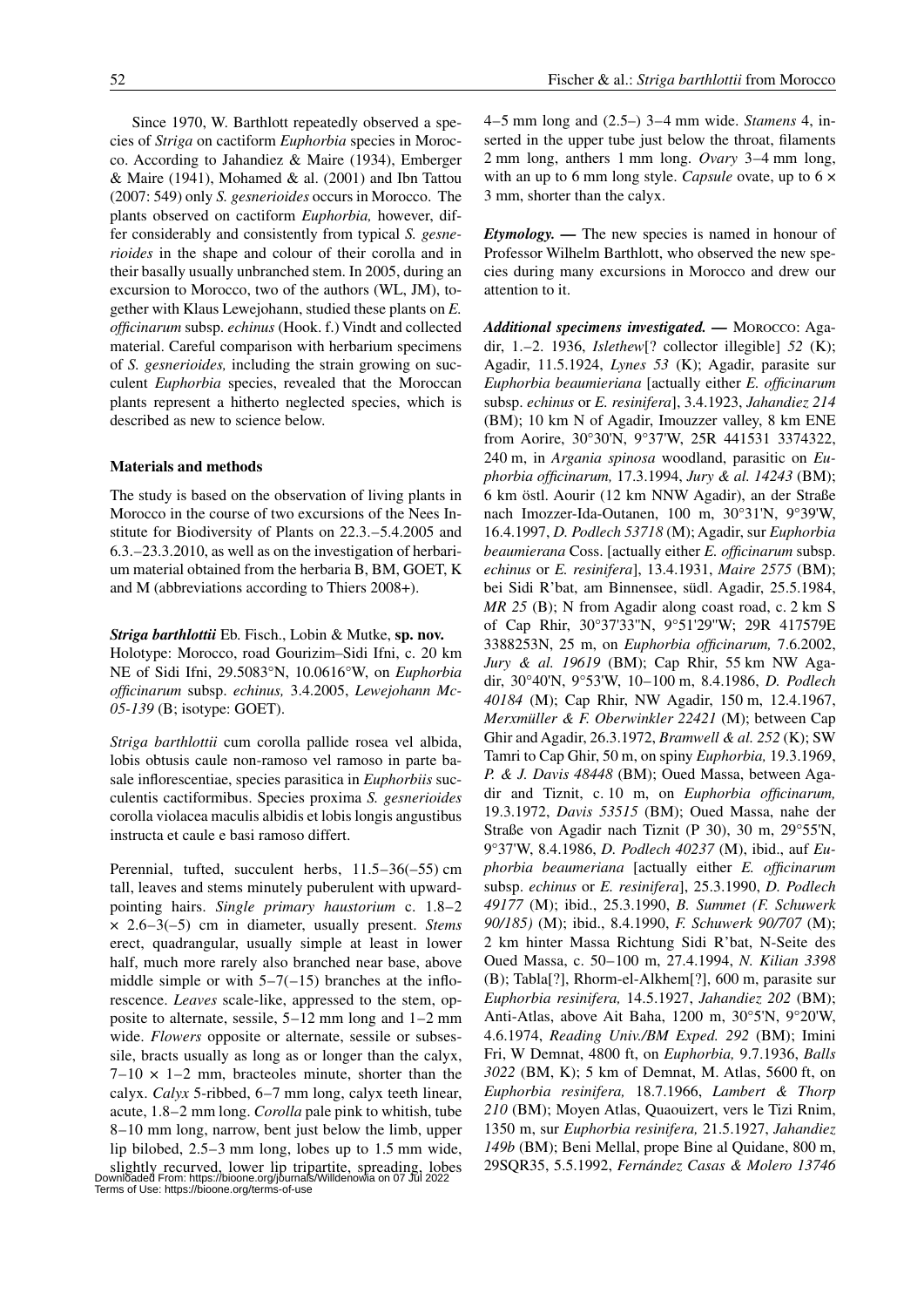

Fig. 1. *Striga barthlottii* – a–c: inflorescence, habit and details; d: flower; e: stamen; f: calyx. – Scale bars: a=1 cm, b–c=5 mm, d–f=1 mm; drawing by E. Fischer from the holotype.

(BM); Beni Mellal, Kesbeh, 800 m, sur Euphorbe cactiforme, 22.3.1983, *Lewalle 10634* (BM, M); Beni Mellal, between Zaouia Ahanesal and Tilougguite near "Cathedral rock", 1850 m, parasitic on *Euphorbia gummifera* [actually either *E. officinarum* subsp. *echinus* or *E. resinifera*], 15.7.1973, *Davis 55245* (BM, M); Grand Atlas, Bin-el-Ouisdane, *Euphorbia resinifera,* 750 m, 24.5.1927, *E. Jahandiez 256b* (M).

The following specimen from Morocco did not bear flowers but safely can also be referred to the new species: Anti-Atlas, 1 km E of Tirhmi, between Tiznit and Tafraoute, 29.6°N, 9.5°W, on *Euphorbia officinarum,*  3.4.1974, *Miller & al. 615* (BM).

Downloaded From: https://bioone.org/journals/Willdenowia on 07 Jul 2022 Terms of Use: https://bioone.org/terms-of-use

*Distribution and ecology.* — *Striga barthlottii* is confined in its distribution (Fig. 3) to the centralwestern and southwestern part of Morocco, where it is currently known from the Beni Mellal area of the southernmost Moyen Atlas in the Northeast (c. 32.4°N) to the Sidi Ifni area in the Southwest (c. 29.5°N).

Apparently, *Striga barthlottii* has a strict host specificity for succulent *Euphorbia* species. We observed the species on four occasions: on two sites around Sidi Ifni, on a third site in the Anti-Atlas E of Tiznit (Djebel Imai) and near the Pont Naturel in Imi-n Ifri, c. 4 km SE of Demnate. At Cap Rhir, where in 2005 and 2010 no plants could be found, W. Barthlott observed the taxon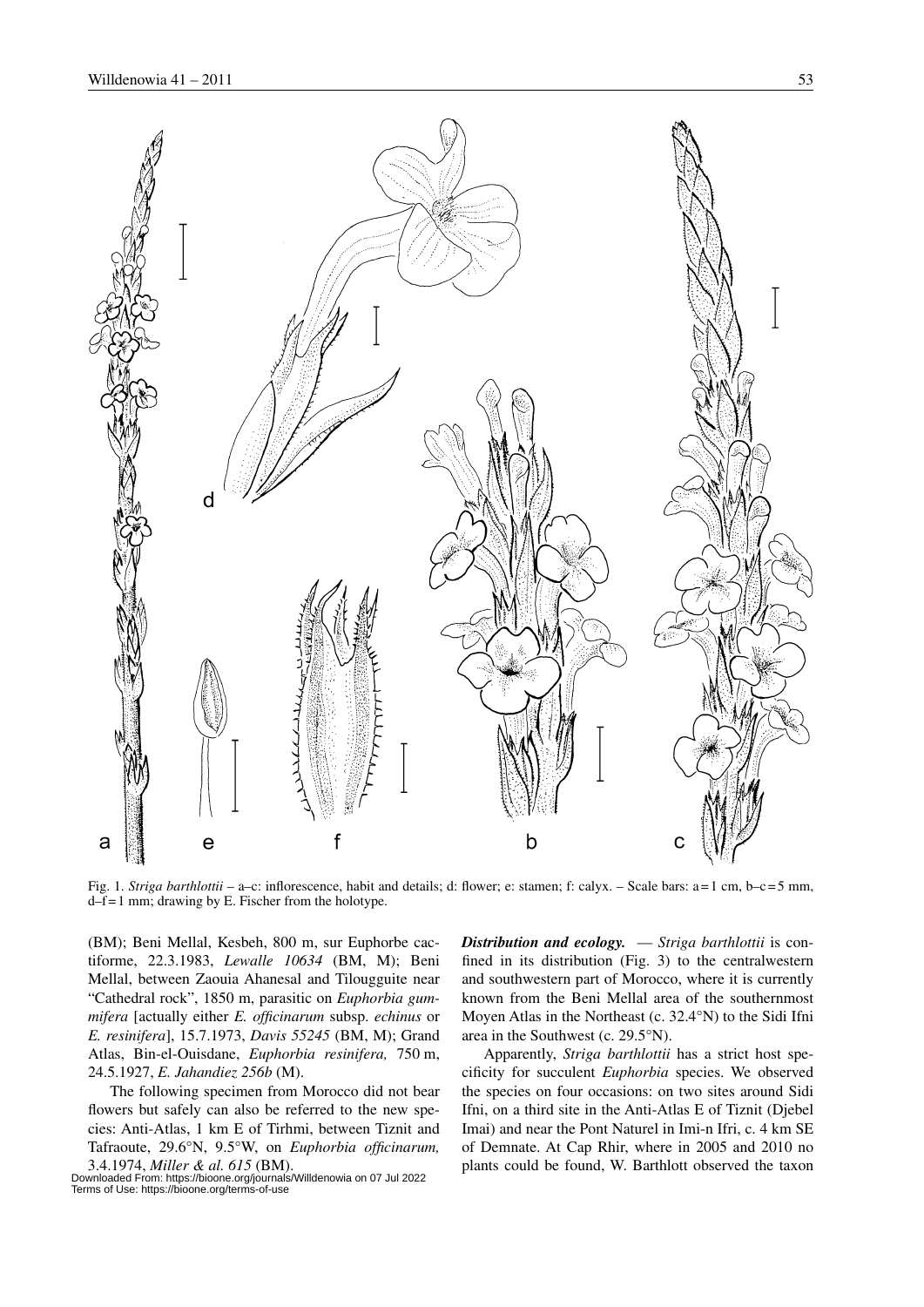

Fig. 2. A, B, D, E: *Striga barthlottii,* habit and habitat with its host *Euphorbia officinarum* subsp. *echinus* (A, B, D), corolla in detail (E); A from Cap Rhir, photograph April 2006 by W. Barthlott, B, D, E from Djebel Izmi N of Et Tnine, photographs 2.4.2005 by J. Mutke. – C+F: S. *gesnerioides*, habit (C) and corolla in detail (F), from Zimbabwe; photograph February 1994 by R. Seine.<br>Downloaded From: https://bioone.org/journals/Willdenowia on 07 Jul 2022<br>Terms of Use: https:/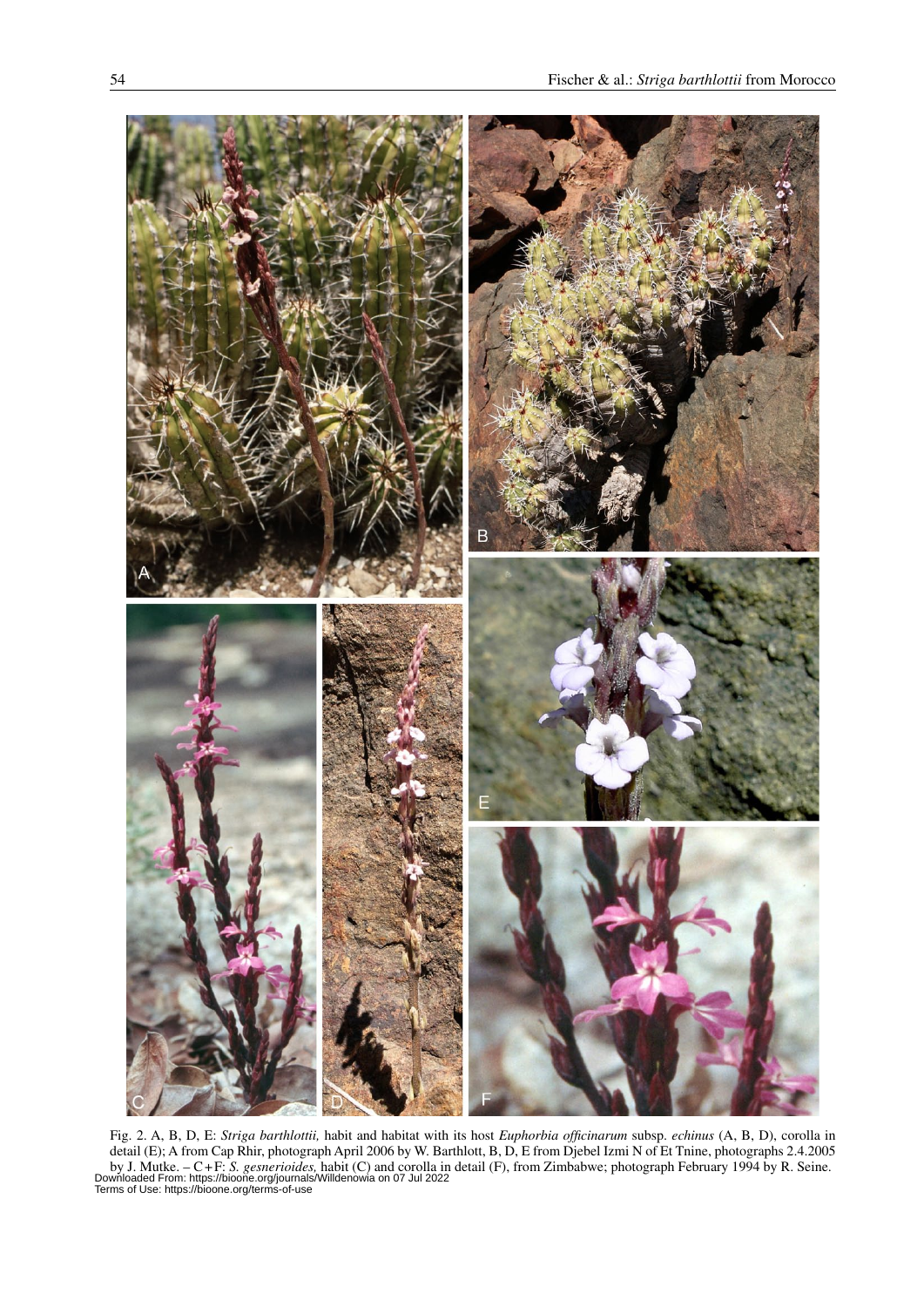

Fig. 3. Distribution of *Striga barthlottii* based on the specimens seen.

at 15 m above sea level. Near Sidi Ifni, *S. barthlottii* is part of the succulent bush at an elevation between 90 and 290 m above sea level with the following succulent and woody species: *Acacia gummifera* Willd., *Argania spinosa* (L.) Skeels, *Caralluma* sp., *Convolvulus trabutianus* Schweinf. & Muschl., *Ephedra altissima* Desf., *Euphorbia officinarum* subsp. *echinus* (Hook.f. & Coss.) Vindt (Fig. 2A –B), *E. regis-jubae* J. Gay, *Kleinia anteuphorbium* (L.) Haw., *Launaea arborescens* (Batt.) Murb., *Periploca laevigata* subsp. *angustifolia* (Labill.) Markgr. and *Warionia saharae* Benth. & Coss. This succulent bush belongs to typical "*Euphorbia echinus* succulent shrubland" as is described by White (1983) and which is phytosociologically classified by Médail & Quézel (1999) as Euphorbia echini-Arganietum spinosae, a vegetation type widespread throughout the South of the Souss and in the Anti-Atlas in an arid bioclimate. It is characterised by a high number of endemic species. Le Houérou (2001) describes it as "succulent glycophytic steppes".

The identification of the *Euphorbia* host species mentioned on the herbarium labels is not in all cases possible to verify. Three succulent *Euphorbia* taxa occur in Morocco according to Carter (2004), Fennane (2007) and Govaerts & al. (2000: 792–793): *E. officinarum* subsp. *echinus* (Fig. 2A –B), *E. officinarum* subsp. *officinarum* Downloaded From: https://bioone.org/journals/Willdenowia on 07 Jul 2022 Terms of Use: https://bioone.org/terms-of-use

and *E. resinifera* O. Berg. On the majority of herbarium specimens, no distinction between the subspecies of *E. officinarum* is made and their identity must remain unsolved. *E. resinifera* is cited as host plant three times. Besides these, two other taxa are recorded as host plants: *E. beaumieriana* Hook.f. & Coss. is mentioned twice on labels and is today regarded as a subspecies of *E. officinarum* occurring only in Yemen (Govaerts & al. 2000: 792–793). *E. gummifera* Boiss. is given once on the label. This species is restricted to S Africa (Govaerts & al. 2000: 792–793) and is thus wrongly identified. In these three cases the host taxon can be assumed to be either *E. officinarum* subsp. *echinus* or *E. resinifera*.

*Delimitation. — Striga barthlottii* differs morphologically from *S. gesnerioides* mainly in the corolla shape and colour and, less so, in the branching of the stem.

The corolla lobes of *Striga barthlottii* are characteristically rounded and about as long as wide (Fig. 1B, 2E), while *S. gesnerioides* has long and narrow corolla lobes, which are at least 2 times longer than wide in the lower lip (Fig. 2F). The corolla of *S. barthlottii* is usually pale pink to whitish, while in *S. gesnerioides* it is violet with whitish marks (Fig. 2F).

The stem of *Striga barthlottii* is typically unbranched, and if lateral branches occur, they are usually inserted in